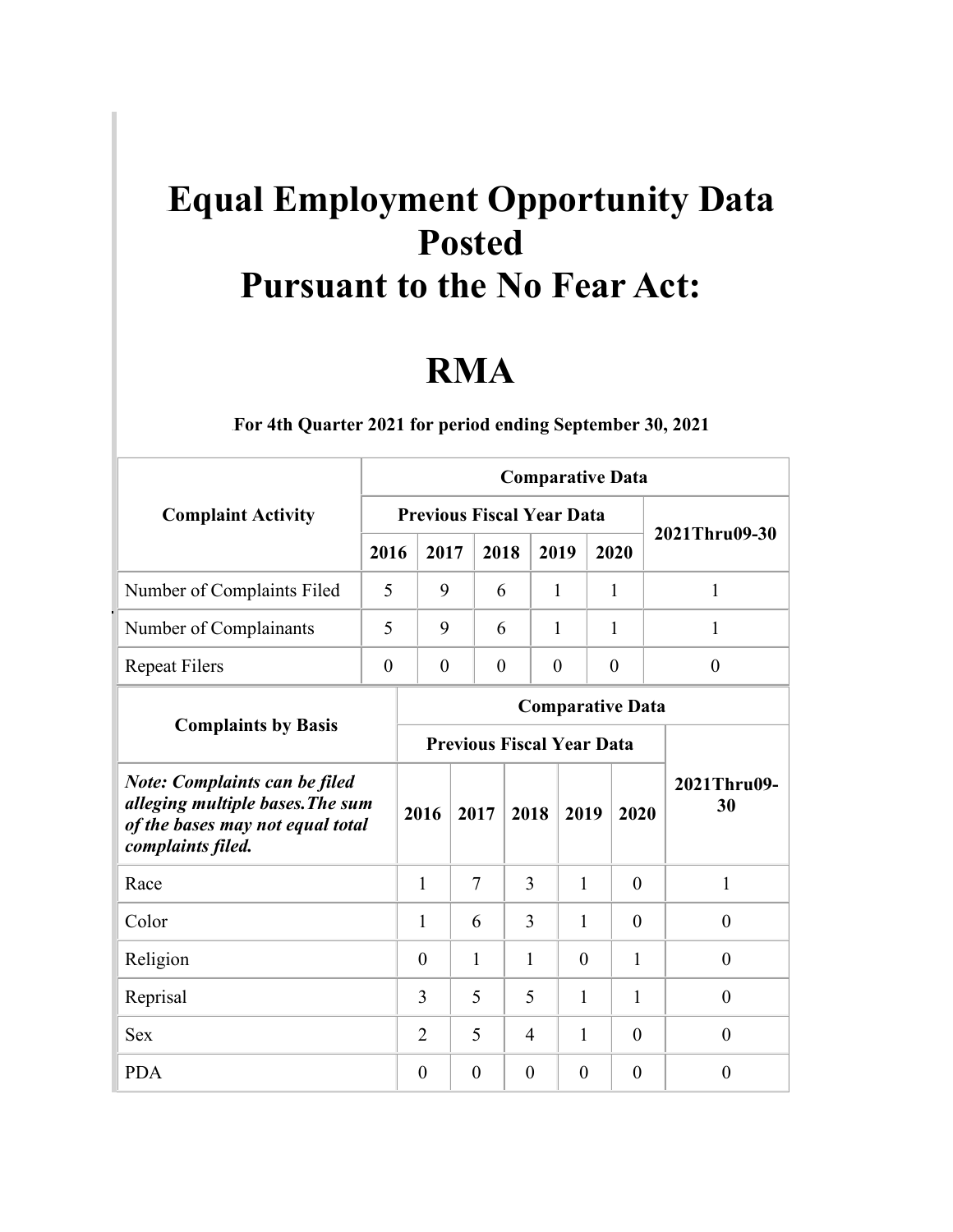| National Origin      | $\overline{0}$ | $\overline{2}$ | $\overline{2}$ | $\theta$       | $\theta$ |  |
|----------------------|----------------|----------------|----------------|----------------|----------|--|
| <b>Equal Pay Act</b> | $\theta$       | $\theta$       | $\overline{0}$ | $\theta$       | $\theta$ |  |
| Age                  | 2              | 6              | 6              |                |          |  |
| Disability           |                | $\overline{4}$ | 2              | 1              | $\Omega$ |  |
| Genetics             | $\theta$       | $\overline{0}$ | $\overline{0}$ | $\theta$       | $\theta$ |  |
| Non-EEO              |                | 5              | $\overline{2}$ | $\overline{0}$ |          |  |
|                      |                |                |                |                |          |  |

|                                                                                                                                   |                  |                  |                  | <b>Comparative Data</b>          |                  |                   |
|-----------------------------------------------------------------------------------------------------------------------------------|------------------|------------------|------------------|----------------------------------|------------------|-------------------|
| <b>Complaints by Issue</b>                                                                                                        |                  |                  |                  | <b>Previous Fiscal Year Data</b> |                  |                   |
| <b>Note: Complaints can be filed</b><br>alleging multiple bases. The sum<br>of the bases may not equal total<br>complaints filed. | 2016             | 2017             | 2018             | 2019                             | 2020             | 2021Thru09-<br>30 |
| Appointment/Hire                                                                                                                  | $\boldsymbol{0}$ | 1                | $\mathbf{1}$     | $\theta$                         | $\theta$         | $\boldsymbol{0}$  |
| <b>Assignment of Duties</b>                                                                                                       | $\boldsymbol{0}$ | 3                | $\overline{2}$   | $\theta$                         | $\boldsymbol{0}$ | $\boldsymbol{0}$  |
| Awards                                                                                                                            | $\overline{0}$   | 1                | $\overline{0}$   | $\overline{0}$                   | $\theta$         | $\overline{0}$    |
| Conversion to Full Time/Perm<br><b>Status</b>                                                                                     | $\overline{0}$   | $\overline{0}$   | $\overline{0}$   | $\overline{0}$                   | $\overline{0}$   | $\overline{0}$    |
| <b>Disciplinary Action</b>                                                                                                        |                  |                  |                  |                                  |                  |                   |
| Demotion                                                                                                                          | $\overline{0}$   | $\mathbf{1}$     | $\boldsymbol{0}$ | $\overline{0}$                   | $\overline{0}$   | $\overline{0}$    |
| Reprimand                                                                                                                         | $\overline{2}$   | $\overline{2}$   | 1                | $\theta$                         | $\overline{0}$   | $\overline{0}$    |
| Suspension                                                                                                                        | $\boldsymbol{0}$ | $\overline{0}$   | $\boldsymbol{0}$ | $\boldsymbol{0}$                 | $\overline{0}$   | $\overline{0}$    |
| Removal                                                                                                                           | $\boldsymbol{0}$ | $\overline{0}$   | 1                | $\boldsymbol{0}$                 | $\theta$         | $\theta$          |
| Other                                                                                                                             | $\boldsymbol{0}$ | $\boldsymbol{0}$ | $\boldsymbol{0}$ | $\theta$                         | $\overline{0}$   | $\overline{0}$    |
| Duty Hours                                                                                                                        | $\boldsymbol{0}$ | $\boldsymbol{0}$ | $\overline{0}$   | $\overline{0}$                   | $\mathbf{0}$     | $\boldsymbol{0}$  |
| Perf. Eval./ Appraisal                                                                                                            | $\mathbf{1}$     | 1                | 1                | $\overline{0}$                   | $\mathbf{1}$     | $\overline{0}$    |
| Examination/Test                                                                                                                  | $\overline{0}$   | $\boldsymbol{0}$ | $\boldsymbol{0}$ | $\overline{0}$                   | $\mathbf{0}$     | $\boldsymbol{0}$  |
| <b>Harassment</b>                                                                                                                 |                  |                  |                  |                                  |                  |                   |
| Non-Sexual                                                                                                                        | $\overline{3}$   | 6                | $\overline{4}$   | 1                                | $\overline{0}$   | $\boldsymbol{0}$  |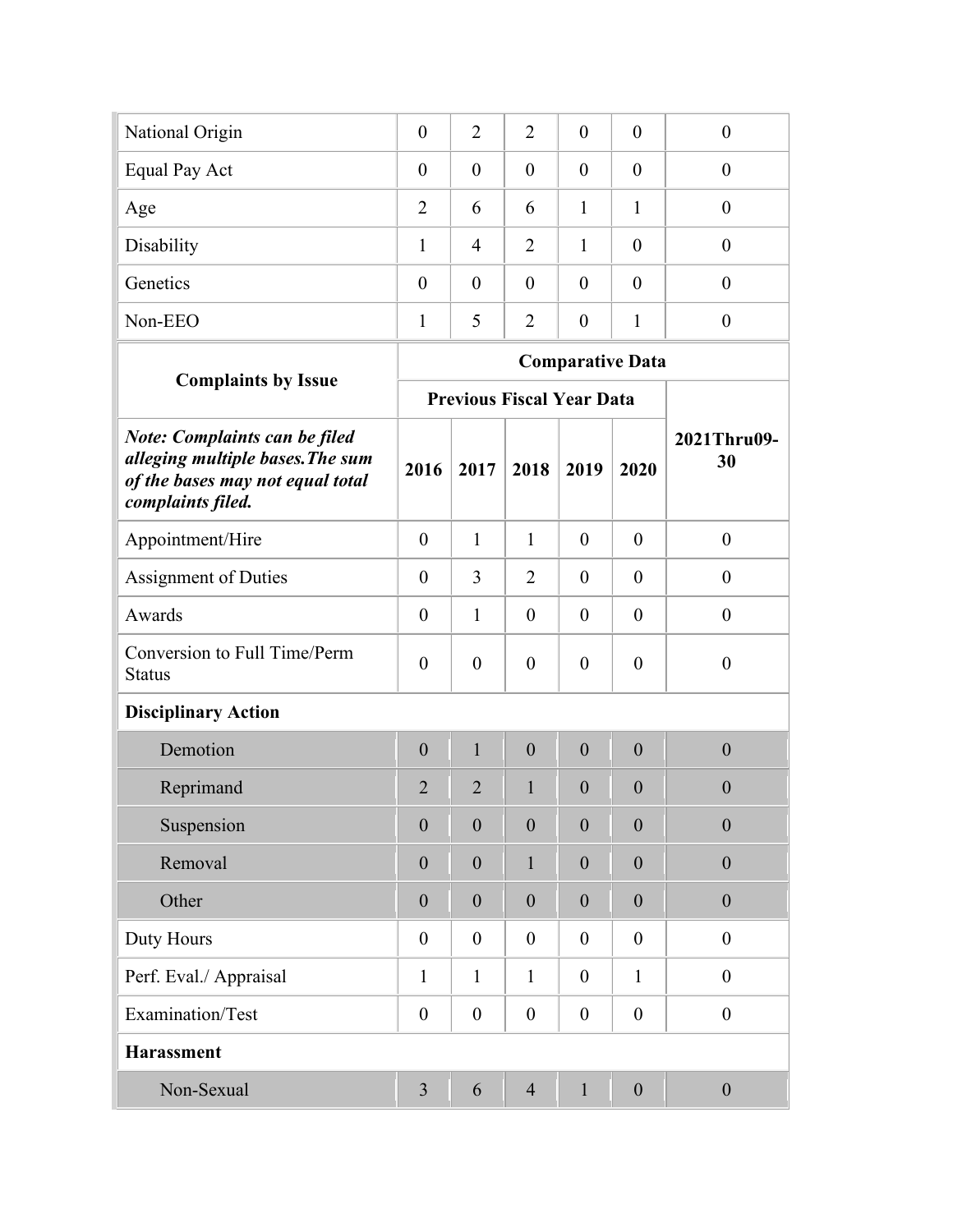| Sexual                                 | $\overline{0}$   | $\mathbf{1}$   | $\overline{0}$ | $\overline{0}$   | $\overline{0}$   | $\overline{0}$   |
|----------------------------------------|------------------|----------------|----------------|------------------|------------------|------------------|
| <b>Medical Examination</b>             | $\theta$         | $\theta$       | $\overline{0}$ | $\theta$         | $\theta$         | $\overline{0}$   |
| Pay including overtime                 | $\theta$         | $\theta$       | $\overline{0}$ | $\theta$         | $\theta$         | $\overline{0}$   |
| Promotion/Non-Selection                | $\overline{2}$   | 3              | 1              | $\boldsymbol{0}$ | $\boldsymbol{0}$ | $\mathbf{1}$     |
| Reassignment                           |                  |                |                |                  |                  |                  |
| Denied                                 | $\mathbf{1}$     | $\overline{2}$ | $\overline{0}$ | $\overline{0}$   | $\overline{0}$   | $\overline{0}$   |
| Directed                               | $\overline{0}$   | $\overline{0}$ | $\overline{0}$ | $\overline{0}$   | $\overline{0}$   | $\boldsymbol{0}$ |
| Reasonable Accommodation<br>Disability | $\overline{0}$   | $\mathbf{1}$   | $\overline{2}$ | $\theta$         | $\theta$         | $\overline{0}$   |
| Reinstatement                          | $\overline{0}$   | $\overline{0}$ | $\theta$       | $\theta$         | $\theta$         | $\overline{0}$   |
| Religious Accommodation                | $\theta$         | $\theta$       | $\overline{0}$ | $\theta$         | $\theta$         | $\overline{0}$   |
| Retirement                             | $\theta$         | $\theta$       | $\overline{0}$ | $\mathbf{1}$     | $\theta$         | $\theta$         |
| Sex-Stereotyping                       | $\theta$         | $\theta$       | $\overline{0}$ | $\theta$         | $\theta$         | $\theta$         |
| Telework                               | 1                | $\overline{2}$ | $\overline{2}$ | $\theta$         | $\theta$         | $\overline{0}$   |
| Termination                            | $\overline{0}$   | $\theta$       | $\mathbf{1}$   | $\theta$         | $\theta$         | $\overline{0}$   |
| Terms/Conditions of Employment         | $\mathbf{1}$     | $\overline{4}$ | 3              | $\mathbf{1}$     | $\theta$         | $\overline{0}$   |
| Time and Attendance                    | $\theta$         | 1              | 1              | $\theta$         | $\theta$         | $\theta$         |
| Training                               | $\boldsymbol{0}$ | 1              | 1              | $\boldsymbol{0}$ | $\boldsymbol{0}$ | $\boldsymbol{0}$ |
| Other                                  |                  |                |                |                  |                  |                  |
| User Defined - Other 1                 | $\overline{0}$   | $\overline{0}$ | $\overline{0}$ | $\theta$         | $\overline{0}$   | $\boldsymbol{0}$ |
| User Defined - Other 2                 | $\overline{0}$   | $\theta$       | $\overline{0}$ | $\overline{0}$   | $\theta$         | $\boldsymbol{0}$ |
| User Defined - Other 3                 | $\overline{0}$   | $\theta$       | $\overline{0}$ | $\theta$         | $\theta$         | $\theta$         |
| User Defined - Other 4                 | $\boldsymbol{0}$ | $\theta$       | $\overline{0}$ | $\theta$         | $\theta$         | $\boldsymbol{0}$ |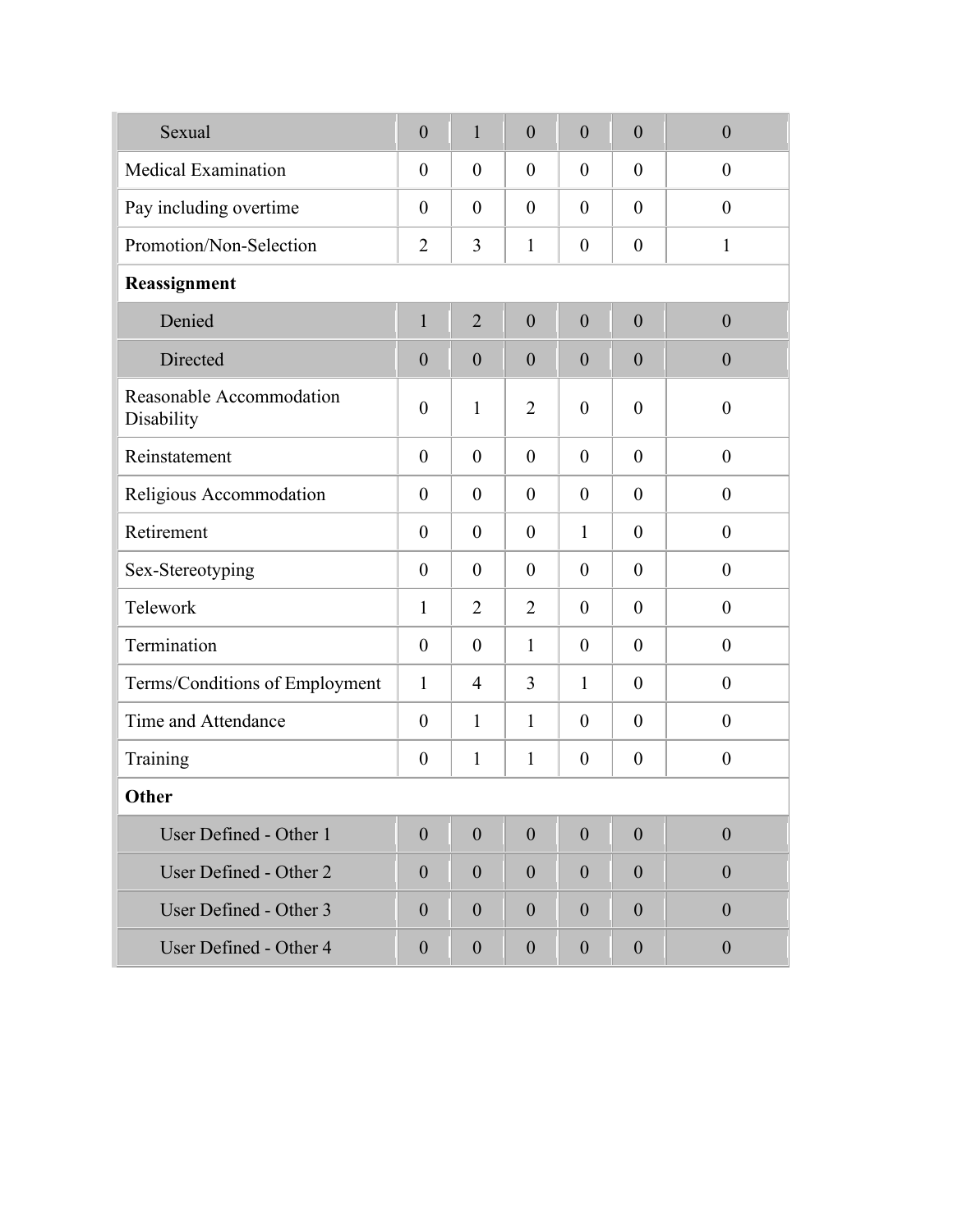|                                                                      |                |                |                  |                  |                | <b>Comparative Data</b>                     |          |                  |          |          |
|----------------------------------------------------------------------|----------------|----------------|------------------|------------------|----------------|---------------------------------------------|----------|------------------|----------|----------|
| <b>Processing Time</b>                                               |                |                |                  |                  |                | <b>Previous Fiscal Year Data</b>            |          | 2021Thru09-      |          |          |
|                                                                      | 2016           | 2017           |                  |                  | 2018           | 2019                                        | 2020     | 30               |          |          |
| Complaints pending during fiscal year                                |                |                |                  |                  |                |                                             |          |                  |          |          |
| Average number of<br>days in investigation                           | 227.33         | 148.17         |                  |                  | 154.50         | 256.67                                      | $\theta$ | 148.00           |          |          |
| Average number of<br>days in final action                            | $\overline{0}$ | 46.00          |                  |                  | 7.00           | 39.33                                       | 91.33    | 51.00            |          |          |
| Complaint pending during fiscal year where hearing was requested     |                |                |                  |                  |                |                                             |          |                  |          |          |
| Average number of<br>days in investigation                           | 246.50         | 190.00         |                  | 141.00           |                | 238.50                                      | $\theta$ | 142.00           |          |          |
| Average number of<br>days in final action                            | $\overline{0}$ | $\theta$       |                  |                  | 7.00           | 54.00                                       | 91.33    | $\overline{0}$   |          |          |
| Complaint pending during fiscal year where hearing was not requested |                |                |                  |                  |                |                                             |          |                  |          |          |
| Average number of<br>days in investigation                           | 189.00         | 127.25         |                  |                  | 168.00         | 293.00                                      | $\theta$ | 154.00           |          |          |
| Average number of<br>days in final action                            | $\theta$       | 46.00          |                  |                  | $\theta$       | 32.00                                       | $\theta$ | 51.00            |          |          |
|                                                                      |                |                |                  |                  |                | <b>Comparative Data</b>                     |          |                  |          |          |
| <b>Complaints Dismissed by</b><br><b>Agency</b>                      |                |                |                  |                  |                | <b>Previous Fiscal Year Data</b>            |          | 2021Thru09-      |          |          |
|                                                                      |                | 2016           | 2017             |                  | 2018           | 2019                                        | 2020     | 30               |          |          |
| <b>Total Complaints Dismissed by</b><br>Agency                       |                | $\overline{0}$ | $\overline{0}$   |                  | $\overline{0}$ | $\mathbf{1}$                                | $\theta$ | $\theta$         |          |          |
| Average days pending prior to<br>dismissal                           |                | $\overline{0}$ | $\overline{0}$   |                  |                | $\boldsymbol{0}$                            |          | 489              | $\theta$ | $\theta$ |
|                                                                      |                |                |                  |                  |                | <b>Complaints Withdrawn by Complainants</b> |          |                  |          |          |
| Total Complaints Withdrawn by<br>Complainants                        |                | $\mathbf{1}$   | $\boldsymbol{0}$ | $\boldsymbol{0}$ |                | $\boldsymbol{0}$                            | 2        | $\boldsymbol{0}$ |          |          |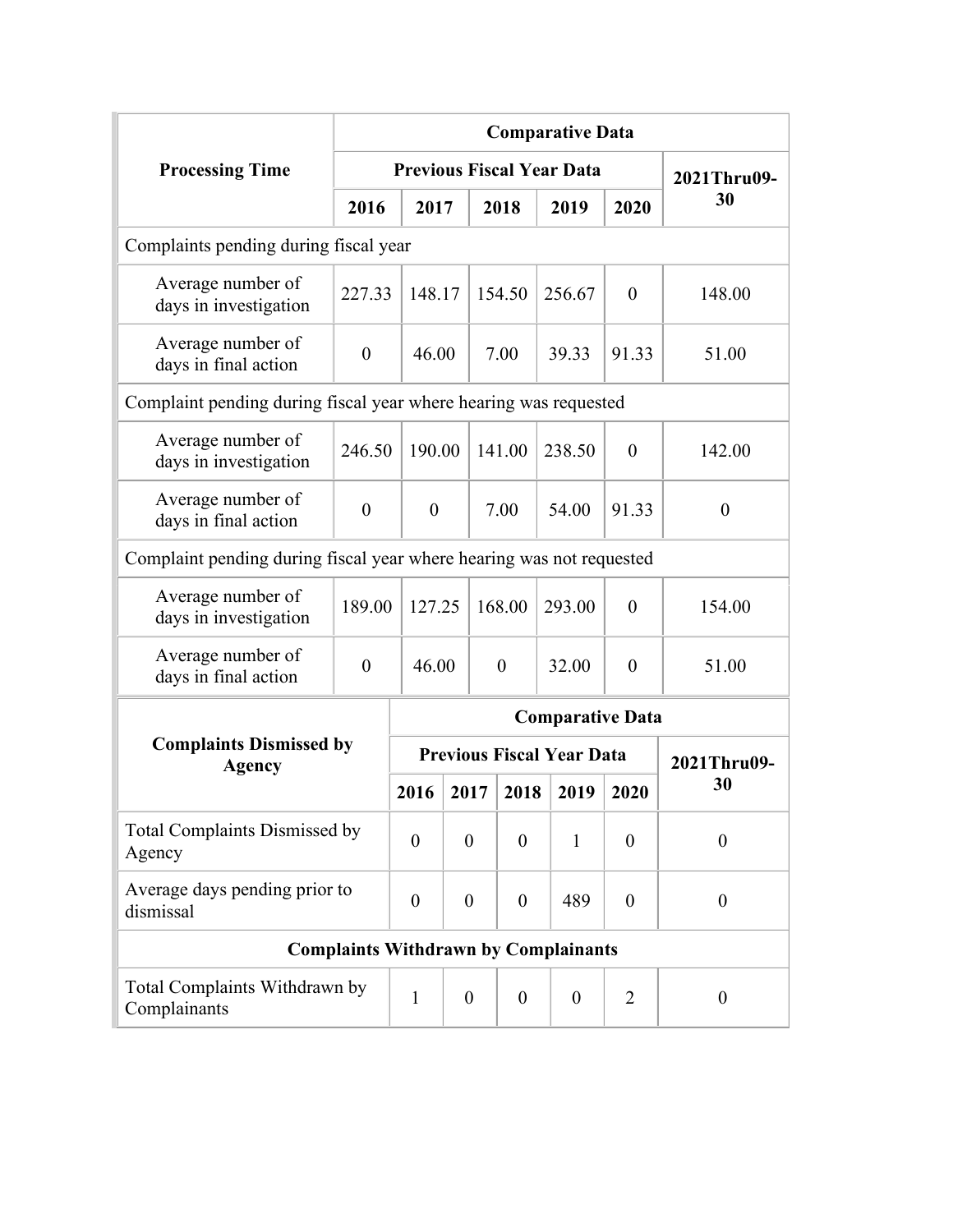|                                                                                                     |                                      |                  |                  |                  |                  | <b>Comparative Data</b>          |                  |                  |                  |                  |                  |                  |
|-----------------------------------------------------------------------------------------------------|--------------------------------------|------------------|------------------|------------------|------------------|----------------------------------|------------------|------------------|------------------|------------------|------------------|------------------|
| <b>Total Final Agency Actions</b>                                                                   |                                      |                  |                  |                  |                  | <b>Previous Fiscal Year Data</b> |                  |                  |                  |                  |                  | 2021Thru09-      |
| <b>Finding Discrimination</b>                                                                       |                                      | 2016             |                  | 2017             |                  | 2018                             |                  | 2019             |                  | 2020             |                  | 30               |
|                                                                                                     | #                                    | $\frac{0}{0}$    | #                | $\frac{0}{0}$    | #                | $\frac{0}{0}$                    | #                | $\frac{0}{0}$    | #                | $\frac{0}{0}$    | #                | $\frac{0}{0}$    |
| <b>Total Number Findings</b>                                                                        | $\theta$                             |                  | $\theta$         |                  | $\theta$         |                                  | $\theta$         |                  | $\theta$         |                  | $\theta$         |                  |
| <b>Without Hearing</b>                                                                              | $\theta$                             | $\theta$         | $\theta$         | $\theta$         | $\theta$         | $\theta$                         | $\theta$         | $\theta$         | $\theta$         | $\theta$         | $\theta$         | $\overline{0}$   |
| With Hearing                                                                                        | $\theta$                             | $\overline{0}$   | $\theta$         | $\theta$         | $\theta$         | $\theta$                         | $\overline{0}$   | $\theta$         | $\theta$         | $\Omega$         | $\theta$         | $\overline{0}$   |
| <b>Findings of Discrimination</b>                                                                   |                                      |                  |                  |                  |                  | <b>Comparative Data</b>          |                  |                  |                  |                  |                  |                  |
| <b>Rendered by Basis</b>                                                                            |                                      |                  |                  |                  |                  | <b>Previous Fiscal Year Data</b> |                  |                  |                  |                  |                  | 2021Thru09-      |
| <b>Note: Complaints can be filed</b>                                                                | 2016<br>2017<br>2018<br>2019<br>2020 |                  |                  |                  |                  |                                  |                  |                  |                  | 30               |                  |                  |
| alleging multiple bases. The<br>sum of the bases may not<br>equal total complaints and<br>findings. | #                                    | $\frac{0}{0}$    | #                | $\frac{0}{0}$    | #                | $\frac{0}{0}$                    | #                | $\frac{0}{0}$    | #                | $\frac{0}{0}$    | #                | $\frac{0}{0}$    |
| <b>Total Number Findings</b>                                                                        | $\theta$                             |                  | $\theta$         |                  | $\theta$         |                                  | $\theta$         |                  | $\theta$         |                  | $\theta$         |                  |
| Race                                                                                                | $\theta$                             | $\theta$         | $\theta$         | $\theta$         | $\theta$         | $\overline{0}$                   | $\theta$         | $\theta$         | $\overline{0}$   | $\theta$         | $\theta$         | $\overline{0}$   |
| Color                                                                                               | $\overline{0}$                       | $\overline{0}$   | $\overline{0}$   | $\theta$         | $\theta$         | $\theta$                         | $\overline{0}$   | $\theta$         | $\overline{0}$   | $\theta$         | $\theta$         | $\overline{0}$   |
| Religion                                                                                            | $\overline{0}$                       | $\overline{0}$   | $\theta$         | $\theta$         | $\theta$         | $\theta$                         | $\overline{0}$   | $\theta$         | $\theta$         | $\theta$         | $\theta$         | $\overline{0}$   |
| Reprisal                                                                                            | $\theta$                             | $\overline{0}$   | $\theta$         | $\theta$         | $\theta$         | $\theta$                         | $\overline{0}$   | $\theta$         | $\theta$         | $\theta$         | $\theta$         | $\theta$         |
| <b>Sex</b>                                                                                          | $\overline{0}$                       | $\theta$         | $\theta$         | $\theta$         | $\theta$         | $\theta$                         | $\theta$         | $\theta$         | $\theta$         | $\theta$         | $\theta$         | $\overline{0}$   |
| <b>PDA</b>                                                                                          | $\boldsymbol{0}$                     | $\boldsymbol{0}$ | $\boldsymbol{0}$ | $\boldsymbol{0}$ | $\boldsymbol{0}$ | $\boldsymbol{0}$                 | $\boldsymbol{0}$ | $\boldsymbol{0}$ | $\boldsymbol{0}$ | $\boldsymbol{0}$ | $\boldsymbol{0}$ | $\boldsymbol{0}$ |
| National Origin                                                                                     | $\boldsymbol{0}$                     | $\overline{0}$   | $\boldsymbol{0}$ | $\boldsymbol{0}$ | $\boldsymbol{0}$ | $\boldsymbol{0}$                 | $\overline{0}$   | $\boldsymbol{0}$ | $\overline{0}$   | $\overline{0}$   | $\boldsymbol{0}$ | $\boldsymbol{0}$ |
| <b>Equal Pay Act</b>                                                                                | $\boldsymbol{0}$                     | $\overline{0}$   | $\boldsymbol{0}$ | $\boldsymbol{0}$ | $\boldsymbol{0}$ | $\boldsymbol{0}$                 | $\overline{0}$   | $\boldsymbol{0}$ | $\overline{0}$   | $\overline{0}$   | $\boldsymbol{0}$ | $\boldsymbol{0}$ |
| Age                                                                                                 | $\boldsymbol{0}$                     | $\overline{0}$   | $\overline{0}$   | $\boldsymbol{0}$ | $\boldsymbol{0}$ | $\boldsymbol{0}$                 | $\overline{0}$   | $\boldsymbol{0}$ | $\overline{0}$   | $\overline{0}$   | $\boldsymbol{0}$ | $\boldsymbol{0}$ |
| Disability                                                                                          | $\boldsymbol{0}$                     | $\overline{0}$   | $\boldsymbol{0}$ | $\overline{0}$   | $\boldsymbol{0}$ | $\boldsymbol{0}$                 | $\overline{0}$   | $\boldsymbol{0}$ | $\overline{0}$   | $\boldsymbol{0}$ | $\boldsymbol{0}$ | $\boldsymbol{0}$ |
| Genetics                                                                                            | $\boldsymbol{0}$                     | $\overline{0}$   | $\boldsymbol{0}$ | $\boldsymbol{0}$ | $\boldsymbol{0}$ | $\boldsymbol{0}$                 | $\overline{0}$   | $\boldsymbol{0}$ | $\boldsymbol{0}$ | $\boldsymbol{0}$ | $\boldsymbol{0}$ | $\boldsymbol{0}$ |
| Non-EEO                                                                                             | $\boldsymbol{0}$                     | $\boldsymbol{0}$ | $\boldsymbol{0}$ | $\boldsymbol{0}$ | $\boldsymbol{0}$ | $\boldsymbol{0}$                 | $\boldsymbol{0}$ | $\boldsymbol{0}$ | $\boldsymbol{0}$ | $\boldsymbol{0}$ | $\boldsymbol{0}$ | $\boldsymbol{0}$ |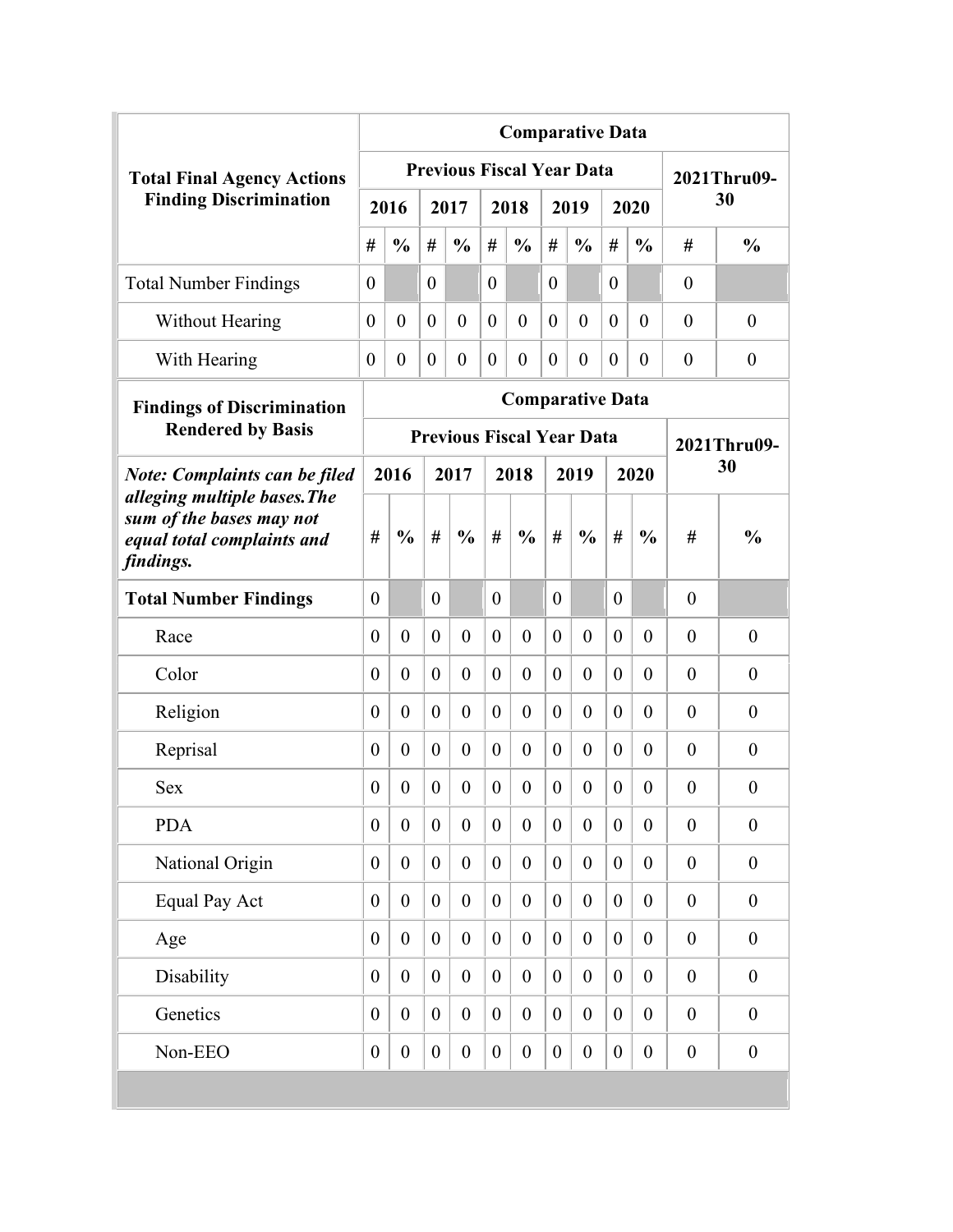| <b>Findings After Hearing</b>   | $\boldsymbol{0}$ |                  | $\boldsymbol{0}$ |                  | $\overline{0}$   |                  | $\boldsymbol{0}$ |                  | $\boldsymbol{0}$ |                  | $\boldsymbol{0}$ |                  |
|---------------------------------|------------------|------------------|------------------|------------------|------------------|------------------|------------------|------------------|------------------|------------------|------------------|------------------|
| Race                            | $\boldsymbol{0}$ | $\boldsymbol{0}$ | $\boldsymbol{0}$ | $\boldsymbol{0}$ | $\boldsymbol{0}$ | $\boldsymbol{0}$ | $\boldsymbol{0}$ | $\boldsymbol{0}$ | $\boldsymbol{0}$ | $\boldsymbol{0}$ | $\boldsymbol{0}$ | $\boldsymbol{0}$ |
| Color                           | $\boldsymbol{0}$ | $\boldsymbol{0}$ | $\boldsymbol{0}$ | $\boldsymbol{0}$ | $\boldsymbol{0}$ | $\boldsymbol{0}$ | $\boldsymbol{0}$ | $\boldsymbol{0}$ | $\boldsymbol{0}$ | $\boldsymbol{0}$ | $\boldsymbol{0}$ | $\boldsymbol{0}$ |
| Religion                        | $\boldsymbol{0}$ | $\boldsymbol{0}$ | $\boldsymbol{0}$ | $\boldsymbol{0}$ | $\boldsymbol{0}$ | $\boldsymbol{0}$ | $\theta$         | $\boldsymbol{0}$ | $\boldsymbol{0}$ | $\boldsymbol{0}$ | $\boldsymbol{0}$ | $\boldsymbol{0}$ |
| Reprisal                        | $\boldsymbol{0}$ | $\boldsymbol{0}$ | $\boldsymbol{0}$ | $\theta$         | $\boldsymbol{0}$ | $\boldsymbol{0}$ | $\theta$         | $\boldsymbol{0}$ | $\boldsymbol{0}$ | $\theta$         | $\boldsymbol{0}$ | $\boldsymbol{0}$ |
| <b>Sex</b>                      | $\boldsymbol{0}$ | $\boldsymbol{0}$ | $\boldsymbol{0}$ | $\boldsymbol{0}$ | $\boldsymbol{0}$ | $\boldsymbol{0}$ | $\boldsymbol{0}$ | $\boldsymbol{0}$ | $\boldsymbol{0}$ | $\boldsymbol{0}$ | $\boldsymbol{0}$ | $\boldsymbol{0}$ |
| <b>PDA</b>                      | $\boldsymbol{0}$ | $\boldsymbol{0}$ | $\boldsymbol{0}$ | $\theta$         | $\boldsymbol{0}$ | $\boldsymbol{0}$ | $\theta$         | $\boldsymbol{0}$ | $\boldsymbol{0}$ | $\boldsymbol{0}$ | $\boldsymbol{0}$ | $\boldsymbol{0}$ |
| National Origin                 | $\boldsymbol{0}$ | $\boldsymbol{0}$ | $\boldsymbol{0}$ | $\boldsymbol{0}$ | $\boldsymbol{0}$ | $\boldsymbol{0}$ | $\boldsymbol{0}$ | $\boldsymbol{0}$ | $\boldsymbol{0}$ | $\boldsymbol{0}$ | $\boldsymbol{0}$ | $\boldsymbol{0}$ |
| Equal Pay Act                   | $\boldsymbol{0}$ | $\boldsymbol{0}$ | $\boldsymbol{0}$ | $\theta$         | $\boldsymbol{0}$ | $\boldsymbol{0}$ | $\theta$         | $\boldsymbol{0}$ | $\boldsymbol{0}$ | $\boldsymbol{0}$ | $\boldsymbol{0}$ | $\boldsymbol{0}$ |
| Age                             | $\boldsymbol{0}$ | $\boldsymbol{0}$ | $\boldsymbol{0}$ | $\theta$         | $\boldsymbol{0}$ | $\boldsymbol{0}$ | $\overline{0}$   | $\boldsymbol{0}$ | $\boldsymbol{0}$ | $\boldsymbol{0}$ | $\boldsymbol{0}$ | $\boldsymbol{0}$ |
| Disability                      | $\boldsymbol{0}$ | $\boldsymbol{0}$ | $\boldsymbol{0}$ | $\theta$         | $\boldsymbol{0}$ | $\boldsymbol{0}$ | $\theta$         | $\boldsymbol{0}$ | $\boldsymbol{0}$ | $\theta$         | $\boldsymbol{0}$ | $\boldsymbol{0}$ |
| Genetics                        | $\boldsymbol{0}$ | $\boldsymbol{0}$ | $\boldsymbol{0}$ | $\theta$         | $\boldsymbol{0}$ | $\boldsymbol{0}$ | $\theta$         | $\boldsymbol{0}$ | $\boldsymbol{0}$ | $\theta$         | $\boldsymbol{0}$ | $\boldsymbol{0}$ |
| Non-EEO                         | $\boldsymbol{0}$ | $\boldsymbol{0}$ | $\boldsymbol{0}$ | $\theta$         | $\boldsymbol{0}$ | $\boldsymbol{0}$ | $\boldsymbol{0}$ | $\boldsymbol{0}$ | $\boldsymbol{0}$ | $\boldsymbol{0}$ | $\boldsymbol{0}$ | $\mathbf{0}$     |
|                                 |                  |                  |                  |                  |                  |                  |                  |                  |                  |                  |                  |                  |
| <b>Findings Without Hearing</b> | $\boldsymbol{0}$ |                  | $\boldsymbol{0}$ |                  | $\boldsymbol{0}$ |                  | $\boldsymbol{0}$ |                  | $\boldsymbol{0}$ |                  | $\boldsymbol{0}$ |                  |
| Race                            | $\overline{0}$   | $\mathbf{0}$     | $\overline{0}$   | $\theta$         | $\boldsymbol{0}$ | $\theta$         | $\overline{0}$   | $\mathbf{0}$     | $\boldsymbol{0}$ | $\mathbf{0}$     | $\overline{0}$   | $\mathbf{0}$     |
| Color                           | $\overline{0}$   | $\mathbf{0}$     | $\boldsymbol{0}$ |                  |                  |                  |                  |                  |                  |                  |                  |                  |
| Religion                        |                  |                  |                  | $\mathbf{0}$     | $\boldsymbol{0}$ | $\boldsymbol{0}$ | $\theta$         | $\mathbf{0}$     | $\boldsymbol{0}$ | $\mathbf{0}$     | $\boldsymbol{0}$ | $\boldsymbol{0}$ |
|                                 | $\overline{0}$   | $\mathbf{0}$     | $\boldsymbol{0}$ | $\mathbf{0}$     | $\boldsymbol{0}$ | $\boldsymbol{0}$ | $\theta$         | $\mathbf{0}$     | $\boldsymbol{0}$ | $\overline{0}$   | $\boldsymbol{0}$ | $\boldsymbol{0}$ |
| Reprisal                        | $\boldsymbol{0}$ | $\boldsymbol{0}$ | $\boldsymbol{0}$ | $\boldsymbol{0}$ | $\boldsymbol{0}$ | $\boldsymbol{0}$ | $\boldsymbol{0}$ | $\boldsymbol{0}$ | $\boldsymbol{0}$ | $\boldsymbol{0}$ | $\boldsymbol{0}$ | $\boldsymbol{0}$ |
| Sex                             | $\overline{0}$   | $\boldsymbol{0}$ | $\boldsymbol{0}$ | $\boldsymbol{0}$ | $\boldsymbol{0}$ | $\boldsymbol{0}$ | $\boldsymbol{0}$ | $\boldsymbol{0}$ | $\boldsymbol{0}$ | $\boldsymbol{0}$ | $\boldsymbol{0}$ | $\boldsymbol{0}$ |
| <b>PDA</b>                      | $\overline{0}$   | $\boldsymbol{0}$ | $\boldsymbol{0}$ | $\boldsymbol{0}$ | $\boldsymbol{0}$ | $\boldsymbol{0}$ | $\boldsymbol{0}$ | $\boldsymbol{0}$ | $\boldsymbol{0}$ | $\boldsymbol{0}$ | $\boldsymbol{0}$ | $\boldsymbol{0}$ |
| National Origin                 | $\boldsymbol{0}$ | $\boldsymbol{0}$ | $\mathbf{0}$     | $\boldsymbol{0}$ | $\boldsymbol{0}$ | $\boldsymbol{0}$ | $\boldsymbol{0}$ | $\boldsymbol{0}$ | $\boldsymbol{0}$ | $\boldsymbol{0}$ | $\boldsymbol{0}$ | $\boldsymbol{0}$ |
| <b>Equal Pay Act</b>            | $\boldsymbol{0}$ | $\boldsymbol{0}$ | $\boldsymbol{0}$ | $\boldsymbol{0}$ | $\boldsymbol{0}$ | $\boldsymbol{0}$ | $\boldsymbol{0}$ | $\boldsymbol{0}$ | $\boldsymbol{0}$ | $\boldsymbol{0}$ | $\boldsymbol{0}$ | $\boldsymbol{0}$ |
| Age                             | $\boldsymbol{0}$ | $\boldsymbol{0}$ | $\boldsymbol{0}$ | $\overline{0}$   | $\boldsymbol{0}$ | $\boldsymbol{0}$ | $\boldsymbol{0}$ | $\boldsymbol{0}$ | $\boldsymbol{0}$ | $\boldsymbol{0}$ | $\boldsymbol{0}$ | $\boldsymbol{0}$ |
| Disability                      | $\boldsymbol{0}$ | $\boldsymbol{0}$ | $\boldsymbol{0}$ | $\overline{0}$   | $\boldsymbol{0}$ | $\boldsymbol{0}$ | $\boldsymbol{0}$ | $\boldsymbol{0}$ | $\boldsymbol{0}$ | $\boldsymbol{0}$ | $\boldsymbol{0}$ | $\boldsymbol{0}$ |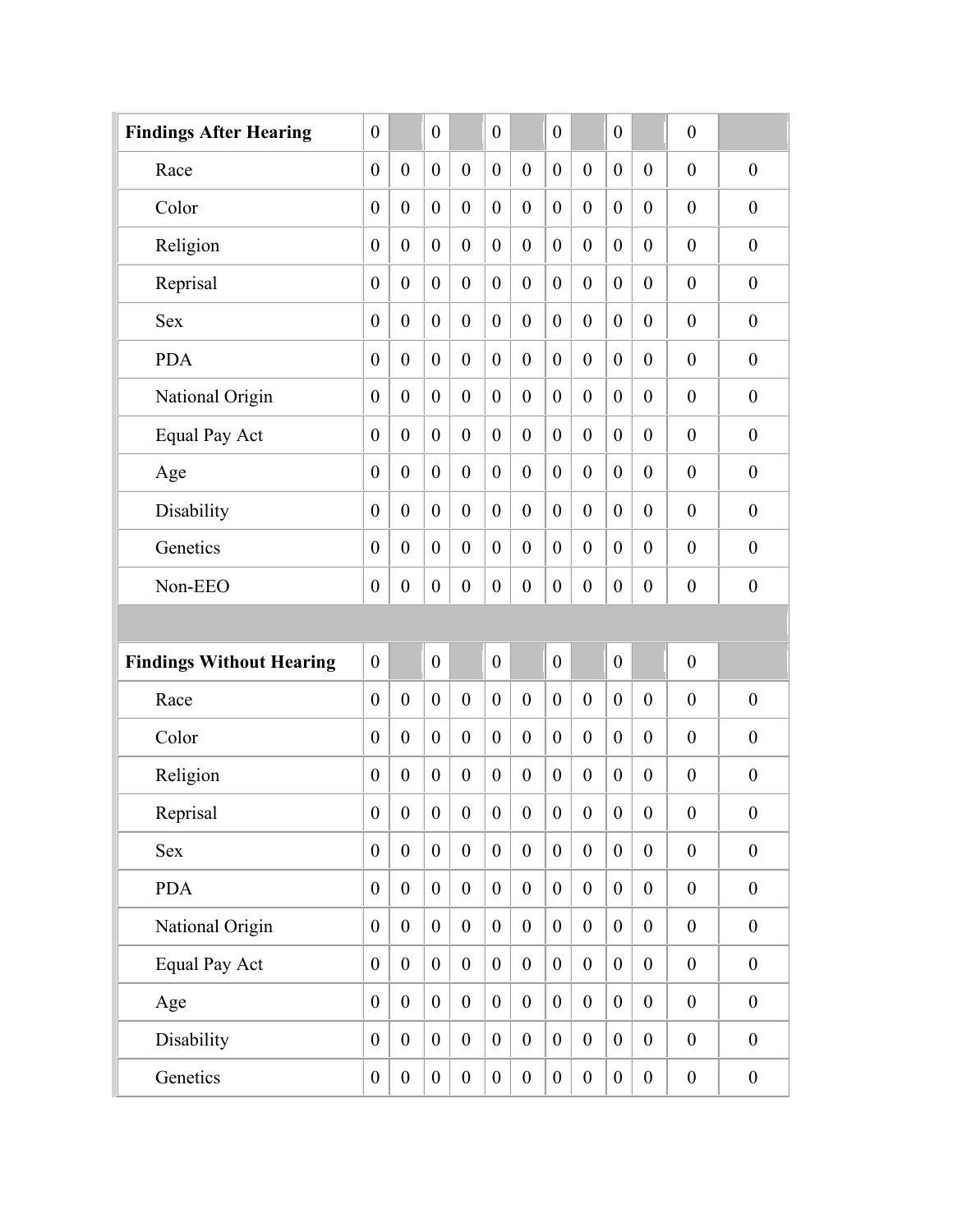| Non-EEO                                       | $\boldsymbol{0}$ | $\boldsymbol{0}$ | $\boldsymbol{0}$ | $\theta$         | $\theta$         | $\boldsymbol{0}$                 | $\theta$         | $\boldsymbol{0}$ | $\boldsymbol{0}$ | $\overline{0}$   | $\boldsymbol{0}$ | $\boldsymbol{0}$ |
|-----------------------------------------------|------------------|------------------|------------------|------------------|------------------|----------------------------------|------------------|------------------|------------------|------------------|------------------|------------------|
|                                               |                  |                  |                  |                  |                  | <b>Comparative Data</b>          |                  |                  |                  |                  |                  |                  |
| <b>Findings of Discrimination</b>             |                  |                  |                  |                  |                  | <b>Previous Fiscal Year Data</b> |                  |                  |                  |                  |                  | 2021Thru09-      |
| <b>Rendered by Issue</b>                      |                  | 2016             |                  | 2017             |                  | 2018                             |                  | 2019             |                  | 2020             |                  | 30               |
|                                               | #                | $\frac{0}{0}$    | #                | $\frac{0}{0}$    | #                | $\frac{0}{0}$                    | #                | $\frac{0}{0}$    | #                | $\frac{0}{0}$    | #                | $\frac{0}{0}$    |
| <b>Total Number Findings</b>                  | $\overline{0}$   |                  | $\theta$         |                  | $\boldsymbol{0}$ |                                  | $\theta$         |                  | $\theta$         |                  | $\overline{0}$   |                  |
| Appointment/Hire                              | $\overline{0}$   | $\overline{0}$   | $\overline{0}$   | $\overline{0}$   | $\overline{0}$   | $\overline{0}$                   | $\theta$         | $\overline{0}$   | $\overline{0}$   | $\theta$         | $\overline{0}$   | $\overline{0}$   |
| <b>Assignment of Duties</b>                   | $\overline{0}$   | $\overline{0}$   | $\theta$         | $\overline{0}$   | $\theta$         | $\overline{0}$                   | $\theta$         | $\overline{0}$   | $\theta$         | $\overline{0}$   | $\overline{0}$   | $\overline{0}$   |
| Awards                                        | $\overline{0}$   | $\overline{0}$   | $\theta$         | $\overline{0}$   | $\overline{0}$   | $\overline{0}$                   | $\theta$         | $\overline{0}$   | $\theta$         | $\overline{0}$   | $\overline{0}$   | $\overline{0}$   |
| Conversion to Full<br><b>Time/Perm Status</b> | $\boldsymbol{0}$ | $\overline{0}$   | $\overline{0}$   | $\boldsymbol{0}$ | $\boldsymbol{0}$ | $\overline{0}$                   | $\overline{0}$   | $\overline{0}$   | $\overline{0}$   | $\theta$         | $\overline{0}$   | $\boldsymbol{0}$ |
| Disciplinary Action                           |                  |                  |                  |                  |                  |                                  |                  |                  |                  |                  |                  |                  |
| Demotion                                      | $\theta$         | $\overline{0}$   | $\overline{0}$   | $\overline{0}$   | $\mathbf{0}$     | $\overline{0}$                   | $\overline{0}$   | $\overline{0}$   | $\overline{0}$   | $\theta$         | $\theta$         | $\boldsymbol{0}$ |
| Reprimand                                     | $\theta$         | $\overline{0}$   | $\theta$         | $\overline{0}$   | $\theta$         | $\overline{0}$                   | $\theta$         | $\theta$         | $\overline{0}$   | $\theta$         | $\theta$         | $\boldsymbol{0}$ |
| Suspension                                    | $\boldsymbol{0}$ | $\overline{0}$   | $\theta$         | $\overline{0}$   | $\theta$         | $\overline{0}$                   | $\theta$         | $\overline{0}$   | $\overline{0}$   | $\overline{0}$   | $\overline{0}$   | $\boldsymbol{0}$ |
| Removal                                       | $\theta$         | $\overline{0}$   | $\theta$         | $\boldsymbol{0}$ | $\theta$         | $\overline{0}$                   | $\overline{0}$   | $\overline{0}$   | $\overline{0}$   | $\overline{0}$   | $\overline{0}$   | $\boldsymbol{0}$ |
| Other                                         | $\theta$         | $\overline{0}$   | $\theta$         | $\boldsymbol{0}$ | $\theta$         | $\overline{0}$                   | $\overline{0}$   | $\overline{0}$   | $\overline{0}$   | $\overline{0}$   | $\overline{0}$   | $\boldsymbol{0}$ |
| Duty Hours                                    | $\boldsymbol{0}$ | $\overline{0}$   | $\theta$         | $\boldsymbol{0}$ | $\boldsymbol{0}$ | $\overline{0}$                   | $\overline{0}$   | $\boldsymbol{0}$ | $\theta$         | $\overline{0}$   | $\overline{0}$   | $\boldsymbol{0}$ |
| Perf. Eval./ Appraisal                        | $\boldsymbol{0}$ | $\boldsymbol{0}$ | $\overline{0}$   | $\boldsymbol{0}$ | $\boldsymbol{0}$ | $\overline{0}$                   | $\boldsymbol{0}$ | $\boldsymbol{0}$ | $\overline{0}$   | $\boldsymbol{0}$ | $\boldsymbol{0}$ | $\boldsymbol{0}$ |
| Examination/Test                              | $\boldsymbol{0}$ | $\overline{0}$   | $\overline{0}$   | $\mathbf{0}$     | $\overline{0}$   | $\overline{0}$                   | $\theta$         | $\overline{0}$   | $\overline{0}$   | $\theta$         | $\overline{0}$   | $\overline{0}$   |
| Harassment                                    |                  |                  |                  |                  |                  |                                  |                  |                  |                  |                  |                  |                  |
| Non-Sexual                                    | $\boldsymbol{0}$ | $\overline{0}$   | $\boldsymbol{0}$ | $\boldsymbol{0}$ | $\boldsymbol{0}$ | $\boldsymbol{0}$                 | $\theta$         | $\boldsymbol{0}$ | $\overline{0}$   | $\boldsymbol{0}$ | $\overline{0}$   | $\overline{0}$   |
| Sexual                                        | $\boldsymbol{0}$ | $\boldsymbol{0}$ | $\boldsymbol{0}$ | $\boldsymbol{0}$ | $\overline{0}$   | $\boldsymbol{0}$                 | $\theta$         | $\boldsymbol{0}$ | $\overline{0}$   | $\boldsymbol{0}$ | $\boldsymbol{0}$ | $\overline{0}$   |
| <b>Medical Examination</b>                    | $\boldsymbol{0}$ | $\boldsymbol{0}$ | $\boldsymbol{0}$ | $\boldsymbol{0}$ | $\boldsymbol{0}$ | $\boldsymbol{0}$                 | $\boldsymbol{0}$ | $\boldsymbol{0}$ | $\theta$         | $\boldsymbol{0}$ | $\boldsymbol{0}$ | $\overline{0}$   |
| Pay including overtime                        | $\boldsymbol{0}$ | $\boldsymbol{0}$ | $\boldsymbol{0}$ | $\boldsymbol{0}$ | $\overline{0}$   | $\boldsymbol{0}$                 | $\theta$         | $\boldsymbol{0}$ | $\theta$         | $\boldsymbol{0}$ | $\boldsymbol{0}$ | $\overline{0}$   |
| Promotion/Non-Selection                       | $\boldsymbol{0}$ | $\boldsymbol{0}$ | $\boldsymbol{0}$ | $\boldsymbol{0}$ | $\boldsymbol{0}$ | $\boldsymbol{0}$                 | $\boldsymbol{0}$ | $\boldsymbol{0}$ | $\overline{0}$   | $\boldsymbol{0}$ | $\boldsymbol{0}$ | $\boldsymbol{0}$ |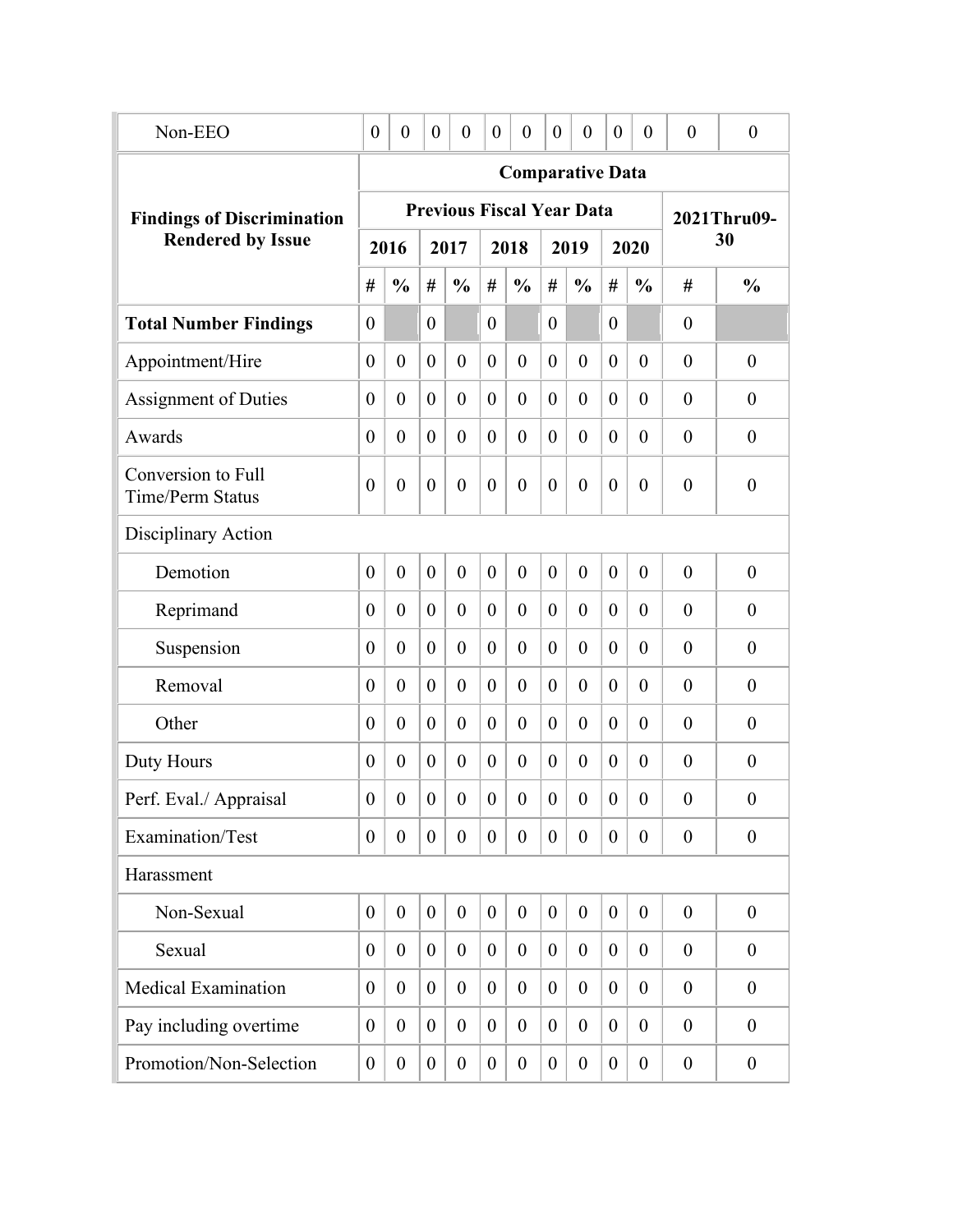| Reassignment                                  |                  |                  |                  |                  |                  |                  |                  |                  |                  |                  |                  |                  |
|-----------------------------------------------|------------------|------------------|------------------|------------------|------------------|------------------|------------------|------------------|------------------|------------------|------------------|------------------|
| Denied                                        | $\overline{0}$   | $\overline{0}$   | $\overline{0}$   | $\overline{0}$   | $\mathbf{0}$     | $\overline{0}$   | $\theta$         | $\overline{0}$   | $\theta$         | $\overline{0}$   | $\theta$         | $\overline{0}$   |
| Directed                                      | $\boldsymbol{0}$ | $\overline{0}$   | $\overline{0}$   | $\boldsymbol{0}$ | $\theta$         | $\theta$         | $\theta$         | $\theta$         | $\overline{0}$   | $\overline{0}$   | $\theta$         | $\boldsymbol{0}$ |
| Reasonable Accommodation<br>Disability        | $\overline{0}$   | $\overline{0}$   | $\theta$         | $\overline{0}$   | $\overline{0}$   | $\overline{0}$   | $\overline{0}$   | $\theta$         | $\theta$         | $\overline{0}$   | $\theta$         | $\overline{0}$   |
| Reinstatement                                 | $\overline{0}$   | $\overline{0}$   | $\overline{0}$   | $\overline{0}$   | $\theta$         | $\overline{0}$   | $\theta$         | $\overline{0}$   | $\theta$         | $\theta$         | $\theta$         | $\overline{0}$   |
| Religious Accommodation                       | $\theta$         | $\overline{0}$   | $\overline{0}$   | $\overline{0}$   | $\theta$         | $\theta$         | $\theta$         | $\overline{0}$   | $\overline{0}$   | $\theta$         | $\theta$         | $\theta$         |
| Retirement                                    | $\overline{0}$   | $\overline{0}$   | $\theta$         | $\overline{0}$   | $\theta$         | $\overline{0}$   | $\theta$         | $\overline{0}$   | $\overline{0}$   | $\theta$         | $\theta$         | $\overline{0}$   |
| Sex-Stereotyping                              | $\overline{0}$   | $\overline{0}$   | $\theta$         | $\overline{0}$   | $\theta$         | $\theta$         | $\theta$         | $\overline{0}$   | $\overline{0}$   | $\theta$         | $\theta$         | $\overline{0}$   |
| Telework                                      | $\overline{0}$   | $\overline{0}$   | $\theta$         | $\overline{0}$   | $\theta$         | $\theta$         | $\theta$         | $\overline{0}$   | $\overline{0}$   | $\theta$         | $\theta$         | $\overline{0}$   |
| Termination                                   | $\theta$         | $\overline{0}$   | $\theta$         | $\overline{0}$   | $\theta$         | $\theta$         | $\theta$         | $\overline{0}$   | $\theta$         | $\theta$         | $\theta$         | $\overline{0}$   |
| Terms/Conditions of<br>Employment             | $\overline{0}$   | $\overline{0}$   | $\theta$         | $\overline{0}$   | $\overline{0}$   | $\overline{0}$   | $\overline{0}$   | $\overline{0}$   | $\theta$         | $\overline{0}$   | $\theta$         | $\overline{0}$   |
| Time and Attendance                           | $\overline{0}$   | $\theta$         | $\theta$         | $\overline{0}$   | $\theta$         | $\overline{0}$   | $\theta$         | $\overline{0}$   | $\theta$         | $\theta$         | $\theta$         | $\theta$         |
| Training                                      | $\theta$         | $\boldsymbol{0}$ | $\theta$         | $\boldsymbol{0}$ | $\boldsymbol{0}$ | $\overline{0}$   | $\theta$         | $\boldsymbol{0}$ | $\overline{0}$   | $\theta$         | $\overline{0}$   | $\boldsymbol{0}$ |
| Other - User Define                           |                  |                  |                  |                  |                  |                  |                  |                  |                  |                  |                  |                  |
| User Defined - Other 1                        | $\overline{0}$   | $\overline{0}$   | $\theta$         | $\overline{0}$   | $\theta$         | $\overline{0}$   | $\theta$         | $\overline{0}$   | $\theta$         | $\overline{0}$   | $\theta$         | $\theta$         |
| User Defined - Other 2                        | $\overline{0}$   | $\theta$         | $\theta$         | $\theta$         | $\theta$         | $\theta$         | $\theta$         | $\theta$         | $\theta$         | $\theta$         | $\theta$         | $\theta$         |
| User Defined - Other 3                        | $\boldsymbol{0}$ | $\theta$         | $\overline{0}$   | $\boldsymbol{0}$ | $\theta$         | $\theta$         | $\theta$         | $\theta$         | $\overline{0}$   | $\theta$         | $\theta$         | $\boldsymbol{0}$ |
| User Defined - Other 4                        | $\boldsymbol{0}$ | $\theta$         | $\boldsymbol{0}$ | $\boldsymbol{0}$ | $\theta$         | $\boldsymbol{0}$ | $\boldsymbol{0}$ | $\theta$         | $\boldsymbol{0}$ | $\theta$         | $\theta$         | $\boldsymbol{0}$ |
|                                               |                  |                  |                  |                  |                  |                  |                  |                  |                  |                  |                  |                  |
| <b>Findings After Hearing</b>                 | $\theta$         |                  | $\boldsymbol{0}$ |                  | $\boldsymbol{0}$ |                  | $\theta$         |                  | $\overline{0}$   |                  | $\overline{0}$   |                  |
| Appointment/Hire                              | $\theta$         | $\boldsymbol{0}$ | $\overline{0}$   | $\overline{0}$   | $\boldsymbol{0}$ | $\overline{0}$   | $\boldsymbol{0}$ | $\theta$         | $\overline{0}$   | $\theta$         | $\theta$         | $\boldsymbol{0}$ |
| Assignment of Duties                          | $\theta$         | $\boldsymbol{0}$ | $\overline{0}$   | $\boldsymbol{0}$ | $\boldsymbol{0}$ | $\overline{0}$   | $\boldsymbol{0}$ | $\boldsymbol{0}$ | $\overline{0}$   | $\boldsymbol{0}$ | $\boldsymbol{0}$ | $\boldsymbol{0}$ |
| Awards                                        | $\overline{0}$   | $\boldsymbol{0}$ | $\overline{0}$   | $\boldsymbol{0}$ | $\boldsymbol{0}$ | $\overline{0}$   | $\overline{0}$   | $\theta$         | $\overline{0}$   | $\boldsymbol{0}$ | $\theta$         | $\boldsymbol{0}$ |
| Conversion to Full<br><b>Time/Perm Status</b> | $\boldsymbol{0}$ | $\boldsymbol{0}$ | $\theta$         | $\boldsymbol{0}$ | $\boldsymbol{0}$ | $\theta$         | $\boldsymbol{0}$ | $\boldsymbol{0}$ | $\theta$         | $\boldsymbol{0}$ | $\boldsymbol{0}$ | $\boldsymbol{0}$ |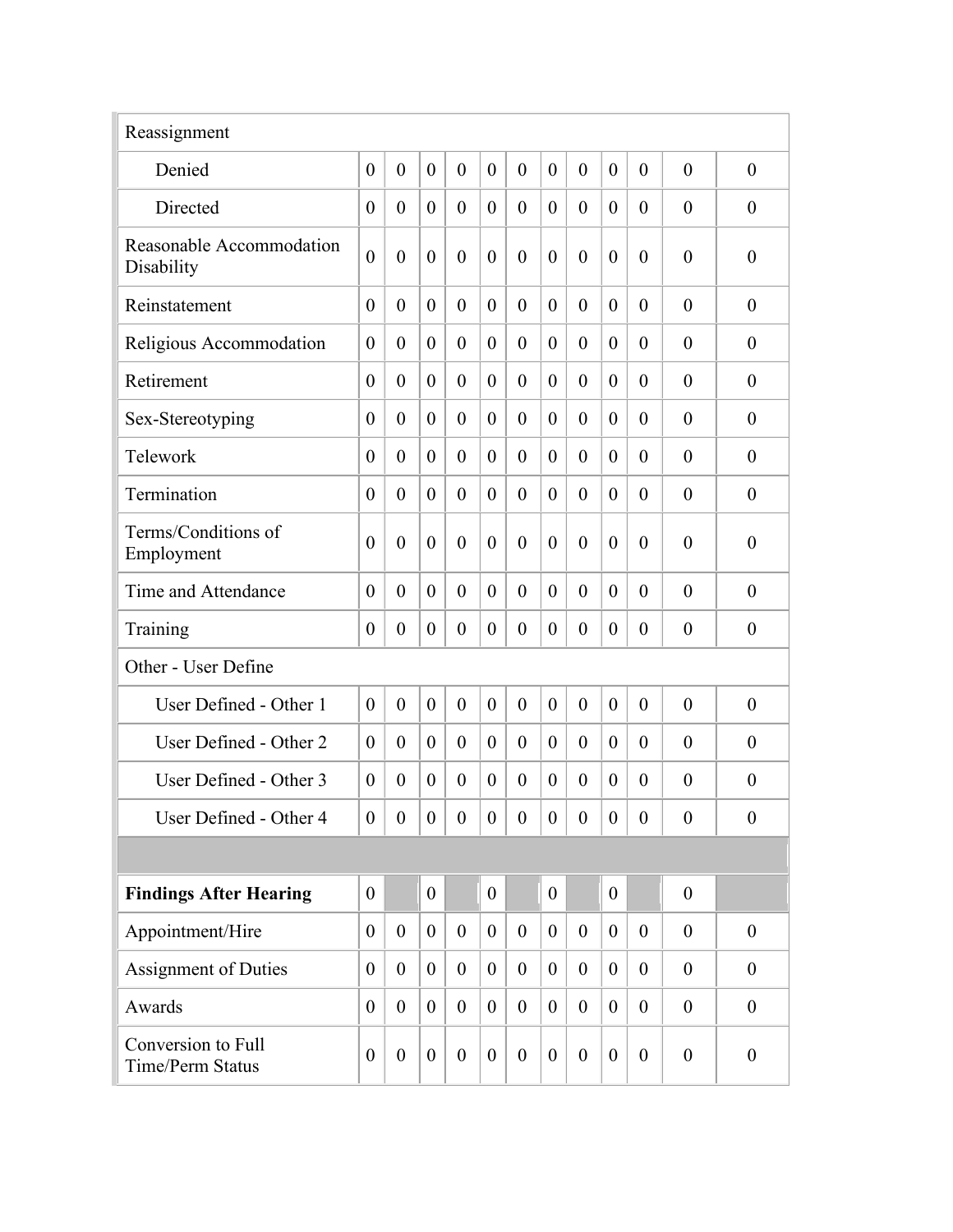| Disciplinary Action                    |                  |                  |                |                  |                  |                  |                  |                  |                |                  |                  |                  |
|----------------------------------------|------------------|------------------|----------------|------------------|------------------|------------------|------------------|------------------|----------------|------------------|------------------|------------------|
| Demotion                               | $\overline{0}$   | $\overline{0}$   | $\mathbf{0}$   | $\overline{0}$   | $\mathbf{0}$     | $\overline{0}$   | $\theta$         | $\overline{0}$   | $\theta$       | $\overline{0}$   | $\overline{0}$   | $\boldsymbol{0}$ |
| Reprimand                              | $\boldsymbol{0}$ | $\overline{0}$   | $\theta$       | $\boldsymbol{0}$ | $\theta$         | $\overline{0}$   | $\theta$         | $\overline{0}$   | $\theta$       | $\overline{0}$   | $\theta$         | $\boldsymbol{0}$ |
| Suspension                             | $\overline{0}$   | $\overline{0}$   | $\theta$       | $\overline{0}$   | $\overline{0}$   | $\overline{0}$   | $\overline{0}$   | $\boldsymbol{0}$ | $\theta$       | $\overline{0}$   | $\overline{0}$   | $\boldsymbol{0}$ |
| Removal                                | $\overline{0}$   | $\overline{0}$   | $\theta$       | $\overline{0}$   | $\theta$         | $\overline{0}$   | $\theta$         | $\boldsymbol{0}$ | $\theta$       | $\theta$         | $\overline{0}$   | $\boldsymbol{0}$ |
| Other                                  | $\overline{0}$   | $\overline{0}$   | $\theta$       | $\overline{0}$   | $\theta$         | $\overline{0}$   | $\theta$         | $\overline{0}$   | $\theta$       | $\overline{0}$   | $\overline{0}$   | $\boldsymbol{0}$ |
| Duty Hours                             | $\overline{0}$   | $\overline{0}$   | $\theta$       | $\overline{0}$   | $\theta$         | $\theta$         | $\theta$         | $\boldsymbol{0}$ | $\theta$       | $\theta$         | $\overline{0}$   | $\boldsymbol{0}$ |
| Perf. Eval./ Appraisal                 | $\overline{0}$   | $\overline{0}$   | $\theta$       | $\overline{0}$   | $\theta$         | $\theta$         | $\theta$         | $\overline{0}$   | $\theta$       | $\theta$         | $\overline{0}$   | $\boldsymbol{0}$ |
| Examination/Test                       | $\boldsymbol{0}$ | $\boldsymbol{0}$ | $\theta$       | $\boldsymbol{0}$ | $\boldsymbol{0}$ | $\overline{0}$   | $\boldsymbol{0}$ | $\boldsymbol{0}$ | $\theta$       | $\boldsymbol{0}$ | $\boldsymbol{0}$ | $\boldsymbol{0}$ |
| Harassment                             |                  |                  |                |                  |                  |                  |                  |                  |                |                  |                  |                  |
| Non-Sexual                             | $\overline{0}$   | $\overline{0}$   | $\mathbf{0}$   | $\overline{0}$   | $\overline{0}$   | $\overline{0}$   | $\theta$         | $\overline{0}$   | $\mathbf{0}$   | $\overline{0}$   | $\overline{0}$   | $\boldsymbol{0}$ |
| Sexual                                 | $\theta$         | $\overline{0}$   | $\theta$       | $\overline{0}$   | $\theta$         | $\overline{0}$   | $\theta$         | $\overline{0}$   | $\overline{0}$ | $\overline{0}$   | $\overline{0}$   | $\boldsymbol{0}$ |
| <b>Medical Examination</b>             | $\theta$         | $\overline{0}$   | $\theta$       | $\overline{0}$   | $\theta$         | $\overline{0}$   | $\theta$         | $\overline{0}$   | $\overline{0}$ | $\overline{0}$   | $\overline{0}$   | $\boldsymbol{0}$ |
| Pay including overtime                 | $\overline{0}$   | $\overline{0}$   | $\theta$       | $\overline{0}$   | $\theta$         | $\theta$         | $\theta$         | $\overline{0}$   | $\theta$       | $\overline{0}$   | $\overline{0}$   | $\boldsymbol{0}$ |
| Promotion/Non-Selection                | $\overline{0}$   | $\overline{0}$   | $\theta$       | $\overline{0}$   | $\theta$         | $\overline{0}$   | $\theta$         | $\boldsymbol{0}$ | $\theta$       | $\overline{0}$   | $\boldsymbol{0}$ | $\boldsymbol{0}$ |
| Reassignment                           |                  |                  |                |                  |                  |                  |                  |                  |                |                  |                  |                  |
| Denied                                 | $\overline{0}$   | $\overline{0}$   | $\mathbf{0}$   | $\overline{0}$   | $\overline{0}$   | $\overline{0}$   | $\overline{0}$   | $\overline{0}$   | $\theta$       | $\overline{0}$   | $\overline{0}$   | $\overline{0}$   |
| Directed                               | $\overline{0}$   | $\overline{0}$   | $\theta$       | $\overline{0}$   | $\theta$         | $\overline{0}$   | $\theta$         | $\overline{0}$   | $\theta$       | $\theta$         | $\overline{0}$   | $\boldsymbol{0}$ |
| Reasonable Accommodation<br>Disability | $\overline{0}$   | $\overline{0}$   | $\overline{0}$ | $\overline{0}$   | $\mathbf{0}$     | $\overline{0}$   | $\overline{0}$   | $\overline{0}$   | $\overline{0}$ | $\overline{0}$   | $\overline{0}$   | $\boldsymbol{0}$ |
| Reinstatement                          | $\theta$         | $\overline{0}$   | $\overline{0}$ | $\theta$         | $\overline{0}$   | $\overline{0}$   | $\overline{0}$   | $\theta$         | $\overline{0}$ | $\theta$         | $\mathbf{0}$     | $\boldsymbol{0}$ |
| Religious Accommodation                | $\boldsymbol{0}$ | $\boldsymbol{0}$ | $\overline{0}$ | $\boldsymbol{0}$ | $\boldsymbol{0}$ | $\overline{0}$   | $\overline{0}$   | $\boldsymbol{0}$ | $\overline{0}$ | $\boldsymbol{0}$ | $\boldsymbol{0}$ | $\boldsymbol{0}$ |
| Retirement                             | $\boldsymbol{0}$ | $\boldsymbol{0}$ | $\overline{0}$ | $\boldsymbol{0}$ | $\boldsymbol{0}$ | $\overline{0}$   | $\overline{0}$   | $\boldsymbol{0}$ | $\overline{0}$ | $\boldsymbol{0}$ | $\boldsymbol{0}$ | $\boldsymbol{0}$ |
| Sex-Stereotyping                       | $\boldsymbol{0}$ | $\boldsymbol{0}$ | $\overline{0}$ | $\boldsymbol{0}$ | $\boldsymbol{0}$ | $\overline{0}$   | $\overline{0}$   | $\boldsymbol{0}$ | $\overline{0}$ | $\boldsymbol{0}$ | $\boldsymbol{0}$ | $\boldsymbol{0}$ |
| Telework                               | $\theta$         | $\boldsymbol{0}$ | $\overline{0}$ | $\boldsymbol{0}$ | $\boldsymbol{0}$ | $\boldsymbol{0}$ | $\mathbf{0}$     | $\boldsymbol{0}$ | $\overline{0}$ | $\boldsymbol{0}$ | $\boldsymbol{0}$ | $\boldsymbol{0}$ |
| Termination                            | $\boldsymbol{0}$ | $\boldsymbol{0}$ | $\overline{0}$ | $\boldsymbol{0}$ | $\boldsymbol{0}$ | $\overline{0}$   | $\mathbf{0}$     | $\boldsymbol{0}$ | $\overline{0}$ | $\boldsymbol{0}$ | $\boldsymbol{0}$ | $\boldsymbol{0}$ |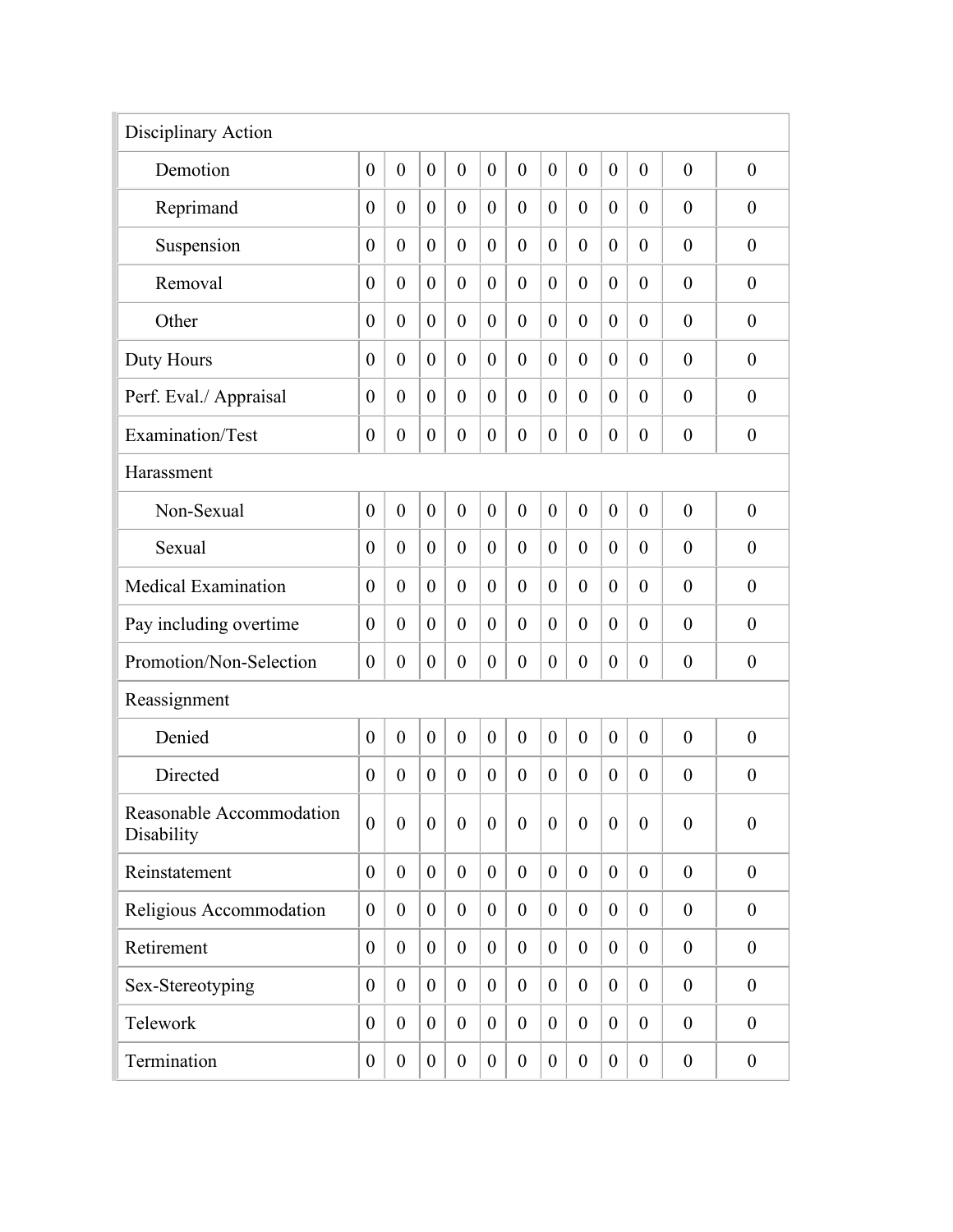| Terms/Conditions of<br>Employment             | $\overline{0}$   | $\overline{0}$   | $\theta$         | $\overline{0}$   | $\overline{0}$   | $\overline{0}$   | $\theta$         | $\overline{0}$   | $\theta$         | $\overline{0}$   | $\theta$         | $\overline{0}$   |
|-----------------------------------------------|------------------|------------------|------------------|------------------|------------------|------------------|------------------|------------------|------------------|------------------|------------------|------------------|
| Time and Attendance                           | $\overline{0}$   | $\overline{0}$   | $\overline{0}$   | $\overline{0}$   | $\theta$         | $\theta$         | $\overline{0}$   | $\overline{0}$   | $\overline{0}$   | $\overline{0}$   | $\theta$         | $\overline{0}$   |
| Training                                      | $\boldsymbol{0}$ | $\boldsymbol{0}$ | $\overline{0}$   | $\boldsymbol{0}$ | $\boldsymbol{0}$ | $\overline{0}$   | $\boldsymbol{0}$ | $\boldsymbol{0}$ | $\overline{0}$   | $\overline{0}$   | $\overline{0}$   | $\boldsymbol{0}$ |
| Other - User Define                           |                  |                  |                  |                  |                  |                  |                  |                  |                  |                  |                  |                  |
| User Defined - Other 1                        | $\overline{0}$   | $\overline{0}$   | $\overline{0}$   | $\overline{0}$   | $\theta$         | $\mathbf{0}$     | $\theta$         | $\overline{0}$   | $\theta$         | $\overline{0}$   | $\theta$         | $\boldsymbol{0}$ |
| User Defined - Other 2                        | $\overline{0}$   | $\theta$         | $\overline{0}$   | $\overline{0}$   | $\theta$         | $\theta$         | $\theta$         | $\overline{0}$   | $\overline{0}$   | $\overline{0}$   | $\theta$         | $\overline{0}$   |
| User Defined - Other 3                        | $\overline{0}$   | $\overline{0}$   | $\theta$         | $\overline{0}$   | $\theta$         | $\theta$         | $\theta$         | $\overline{0}$   | $\theta$         | $\overline{0}$   | $\theta$         | $\overline{0}$   |
| User Defined - Other 4                        | $\boldsymbol{0}$ | $\overline{0}$   | $\theta$         | $\overline{0}$   | $\theta$         | $\theta$         | $\theta$         | $\overline{0}$   | $\overline{0}$   | $\theta$         | $\theta$         | $\overline{0}$   |
|                                               |                  |                  |                  |                  |                  |                  |                  |                  |                  |                  |                  |                  |
| <b>Findings Without Hearing</b>               | $\overline{0}$   |                  | $\boldsymbol{0}$ |                  | $\theta$         |                  | $\overline{0}$   |                  | $\theta$         |                  | $\theta$         |                  |
| Appointment/Hire                              | $\overline{0}$   | $\overline{0}$   | $\theta$         | $\overline{0}$   | $\theta$         | $\mathbf{0}$     | $\theta$         | $\overline{0}$   | $\theta$         | $\overline{0}$   | $\theta$         | $\overline{0}$   |
| <b>Assignment of Duties</b>                   | $\theta$         | $\overline{0}$   | $\theta$         | $\overline{0}$   | $\theta$         | $\theta$         | $\theta$         | $\overline{0}$   | $\overline{0}$   | $\theta$         | $\overline{0}$   | $\overline{0}$   |
| Awards                                        | $\overline{0}$   | $\overline{0}$   | $\theta$         | $\overline{0}$   | $\theta$         | $\overline{0}$   | $\theta$         | $\overline{0}$   | $\overline{0}$   | $\theta$         | $\overline{0}$   | $\boldsymbol{0}$ |
| Conversion to Full<br><b>Time/Perm Status</b> | $\overline{0}$   | $\overline{0}$   | $\theta$         | $\boldsymbol{0}$ | $\overline{0}$   | $\overline{0}$   | $\overline{0}$   | $\overline{0}$   | $\theta$         | $\overline{0}$   | $\theta$         | $\overline{0}$   |
| Disciplinary Action                           |                  |                  |                  |                  |                  |                  |                  |                  |                  |                  |                  |                  |
| Demotion                                      | $\overline{0}$   | $\overline{0}$   | $\theta$         | $\boldsymbol{0}$ | $\theta$         | $\mathbf{0}$     | $\theta$         | $\overline{0}$   | $\theta$         | $\overline{0}$   | $\theta$         | $\boldsymbol{0}$ |
| Reprimand                                     | $\boldsymbol{0}$ | $\theta$         | $\theta$         | $\boldsymbol{0}$ | $\theta$         | $\overline{0}$   | $\theta$         | $\overline{0}$   | $\overline{0}$   | $\theta$         | $\theta$         | $\boldsymbol{0}$ |
| Suspension                                    | $\boldsymbol{0}$ | $\boldsymbol{0}$ | $\boldsymbol{0}$ | $\boldsymbol{0}$ | $\boldsymbol{0}$ | $\boldsymbol{0}$ | $\boldsymbol{0}$ | $\boldsymbol{0}$ | $\boldsymbol{0}$ | $\boldsymbol{0}$ | $\boldsymbol{0}$ | $\boldsymbol{0}$ |
| Removal                                       | $\boldsymbol{0}$ | $\boldsymbol{0}$ | $\overline{0}$   | $\boldsymbol{0}$ | $\boldsymbol{0}$ | $\overline{0}$   | $\boldsymbol{0}$ | $\boldsymbol{0}$ | $\overline{0}$   | $\boldsymbol{0}$ | $\boldsymbol{0}$ | $\boldsymbol{0}$ |
| Other                                         | $\boldsymbol{0}$ | $\boldsymbol{0}$ | $\overline{0}$   | $\boldsymbol{0}$ | $\boldsymbol{0}$ | $\overline{0}$   | $\boldsymbol{0}$ | $\boldsymbol{0}$ | $\overline{0}$   | $\boldsymbol{0}$ | $\boldsymbol{0}$ | $\boldsymbol{0}$ |
| Duty Hours                                    | $\boldsymbol{0}$ | $\boldsymbol{0}$ | $\overline{0}$   | $\boldsymbol{0}$ | $\boldsymbol{0}$ | $\overline{0}$   | $\boldsymbol{0}$ | $\theta$         | $\overline{0}$   | $\theta$         | $\boldsymbol{0}$ | $\boldsymbol{0}$ |
| Perf. Eval./ Appraisal                        | $\boldsymbol{0}$ | $\mathbf{0}$     | $\overline{0}$   | $\boldsymbol{0}$ | $\boldsymbol{0}$ | $\overline{0}$   | $\theta$         | $\mathbf{0}$     | $\overline{0}$   | $\overline{0}$   | $\boldsymbol{0}$ | $\boldsymbol{0}$ |
| Examination/Test                              | $\boldsymbol{0}$ | $\boldsymbol{0}$ | $\boldsymbol{0}$ | $\boldsymbol{0}$ | $\boldsymbol{0}$ | $\boldsymbol{0}$ | $\boldsymbol{0}$ | $\boldsymbol{0}$ | $\overline{0}$   | $\boldsymbol{0}$ | $\boldsymbol{0}$ | $\boldsymbol{0}$ |
| Harassment                                    |                  |                  |                  |                  |                  |                  |                  |                  |                  |                  |                  |                  |
| Non-Sexual                                    | $\boldsymbol{0}$ | $\boldsymbol{0}$ | $\boldsymbol{0}$ | $\boldsymbol{0}$ | $\boldsymbol{0}$ | $\boldsymbol{0}$ | $\boldsymbol{0}$ | $\boldsymbol{0}$ | $\boldsymbol{0}$ | $\boldsymbol{0}$ | $\boldsymbol{0}$ | $\boldsymbol{0}$ |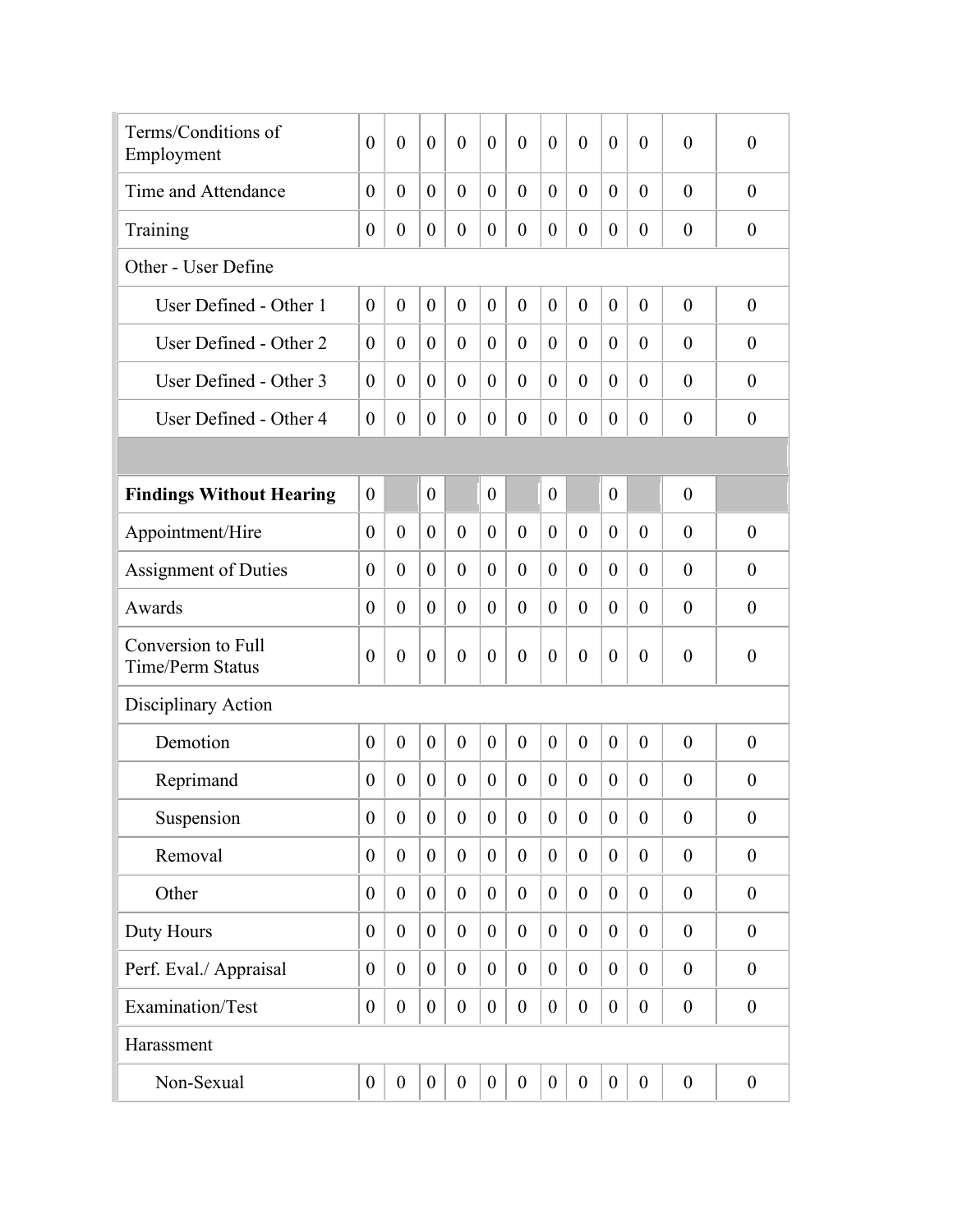| Sexual                                 | $\overline{0}$   | $\overline{0}$   | $\theta$       | $\overline{0}$   | $\theta$         | $\theta$         | $\overline{0}$   | $\overline{0}$   | $\theta$         | $\overline{0}$ | $\overline{0}$   | $\overline{0}$   |
|----------------------------------------|------------------|------------------|----------------|------------------|------------------|------------------|------------------|------------------|------------------|----------------|------------------|------------------|
| <b>Medical Examination</b>             | $\theta$         | $\theta$         | $\overline{0}$ | $\overline{0}$   | $\overline{0}$   | $\overline{0}$   | $\theta$         | $\overline{0}$   | $\theta$         | $\theta$       | $\overline{0}$   | $\overline{0}$   |
| Pay including overtime                 | $\theta$         | $\overline{0}$   | $\theta$       | $\overline{0}$   | $\theta$         | $\overline{0}$   | $\theta$         | $\overline{0}$   | $\theta$         | $\theta$       | $\theta$         | $\overline{0}$   |
| Promotion/Non-Selection                | $\boldsymbol{0}$ | $\boldsymbol{0}$ | $\overline{0}$ | $\boldsymbol{0}$ | $\boldsymbol{0}$ | $\overline{0}$   | $\boldsymbol{0}$ | $\boldsymbol{0}$ | $\theta$         | $\overline{0}$ | $\overline{0}$   | $\boldsymbol{0}$ |
| Reassignment                           |                  |                  |                |                  |                  |                  |                  |                  |                  |                |                  |                  |
| Denied                                 | $\overline{0}$   | $\overline{0}$   | $\theta$       | $\overline{0}$   | $\theta$         | $\theta$         | $\overline{0}$   | $\overline{0}$   | $\theta$         | $\overline{0}$ | $\overline{0}$   | $\overline{0}$   |
| Directed                               | $\overline{0}$   | $\overline{0}$   | $\theta$       | $\theta$         | $\overline{0}$   | $\theta$         | $\theta$         | $\overline{0}$   | $\theta$         | $\overline{0}$ | $\theta$         | $\overline{0}$   |
| Reasonable Accommodation<br>Disability | $\overline{0}$   | $\overline{0}$   | $\theta$       | $\overline{0}$   | $\theta$         | $\overline{0}$   | $\overline{0}$   | $\overline{0}$   | $\overline{0}$   | $\theta$       | $\overline{0}$   | $\boldsymbol{0}$ |
| Reinstatement                          | $\overline{0}$   | $\overline{0}$   | $\theta$       | $\overline{0}$   | $\theta$         | $\overline{0}$   | $\theta$         | $\overline{0}$   | $\theta$         | $\overline{0}$ | $\theta$         | $\overline{0}$   |
| Religious Accommodation                | $\theta$         | $\theta$         | $\theta$       | $\overline{0}$   | $\overline{0}$   | $\theta$         | $\theta$         | $\theta$         | $\theta$         | $\theta$       | $\theta$         | $\theta$         |
| Retirement                             | $\overline{0}$   | $\theta$         | $\theta$       | $\overline{0}$   | $\theta$         | $\theta$         | $\theta$         | $\overline{0}$   | $\theta$         | $\theta$       | $\theta$         | $\theta$         |
| Sex-Stereotyping                       | $\overline{0}$   | $\theta$         | $\theta$       | $\overline{0}$   | $\theta$         | $\theta$         | $\theta$         | $\overline{0}$   | $\theta$         | $\theta$       | $\theta$         | $\theta$         |
| Telework                               | $\theta$         | $\theta$         | $\theta$       | $\overline{0}$   | $\theta$         | $\theta$         | $\theta$         | $\theta$         | $\theta$         | $\theta$       | $\theta$         | $\theta$         |
| Termination                            | $\theta$         | $\theta$         | $\overline{0}$ | $\boldsymbol{0}$ | $\theta$         | $\overline{0}$   | $\theta$         | $\overline{0}$   | $\theta$         | $\theta$       | $\overline{0}$   | $\boldsymbol{0}$ |
| Terms/Conditions of<br>Employment      | $\theta$         | $\overline{0}$   | $\theta$       | $\overline{0}$   | $\theta$         | $\overline{0}$   | $\overline{0}$   | $\overline{0}$   | $\overline{0}$   | $\overline{0}$ | $\theta$         | $\boldsymbol{0}$ |
| Time and Attendance                    | $\theta$         | $\overline{0}$   | $\theta$       | $\overline{0}$   | $\overline{0}$   | $\theta$         | $\overline{0}$   | $\overline{0}$   | $\theta$         | $\overline{0}$ | $\theta$         | $\overline{0}$   |
| Training                               | $\theta$         | $\theta$         | $\overline{0}$ | $\boldsymbol{0}$ | $\boldsymbol{0}$ | $\overline{0}$   | $\theta$         | $\overline{0}$   | $\theta$         | $\theta$       | $\overline{0}$   | $\boldsymbol{0}$ |
| Other - User Define                    |                  |                  |                |                  |                  |                  |                  |                  |                  |                |                  |                  |
| User Defined - Other 1                 | $\mathbf{0}$     | $\overline{0}$   | $\overline{0}$ | $\boldsymbol{0}$ | $\boldsymbol{0}$ | $\boldsymbol{0}$ | $\overline{0}$   | $\boldsymbol{0}$ | $\boldsymbol{0}$ | $\overline{0}$ | $\theta$         | $\mathbf{0}$     |
| User Defined - Other 2                 | $\mathbf{0}$     | $\overline{0}$   | $\overline{0}$ | $\boldsymbol{0}$ | $\mathbf{0}$     | $\boldsymbol{0}$ | $\overline{0}$   | $\boldsymbol{0}$ | $\overline{0}$   | $\mathbf{0}$   | $\boldsymbol{0}$ | $\boldsymbol{0}$ |
| User Defined - Other 3                 | $\mathbf{0}$     | $\overline{0}$   | $\overline{0}$ | $\boldsymbol{0}$ | $\boldsymbol{0}$ | $\boldsymbol{0}$ | $\overline{0}$   | $\boldsymbol{0}$ | $\overline{0}$   | $\overline{0}$ | $\theta$         | $\overline{0}$   |
| User Defined - Other 4                 | $\overline{0}$   | $\boldsymbol{0}$ | $\overline{0}$ | $\boldsymbol{0}$ | $\boldsymbol{0}$ | $\boldsymbol{0}$ | $\boldsymbol{0}$ | $\boldsymbol{0}$ | $\mathbf{0}$     | $\overline{0}$ | $\boldsymbol{0}$ | $\overline{0}$   |